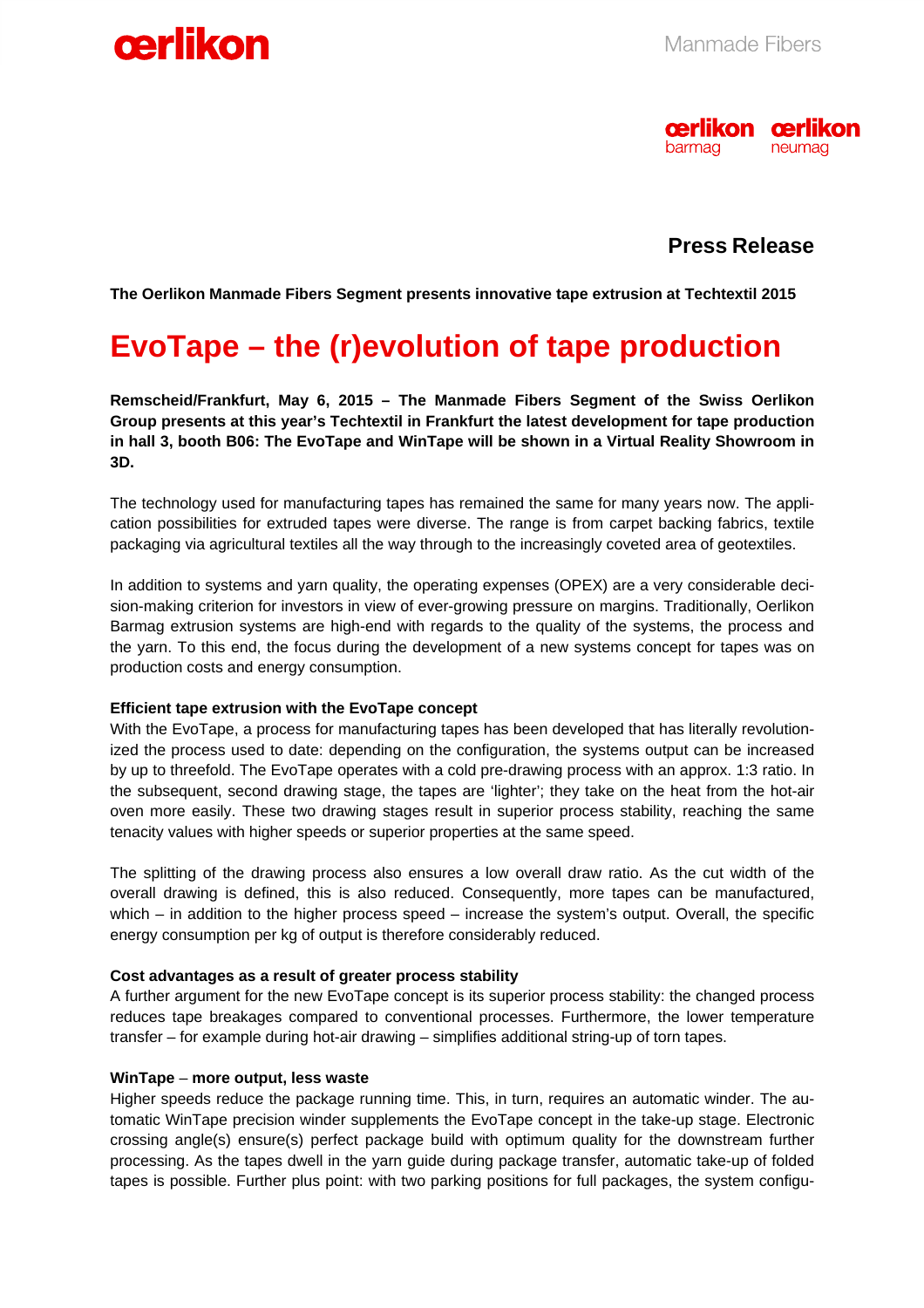## oerlikon

ration for carpet backing fabrics can operate for 24 hours without package transfer, hence simplifying shift work.

Furthermore, identical package running lengths, which are common in an automatic take-up concept, reduce waste. Operating the WinTape in conjunction with the EvoTape systems opens up further benefits offered by the new precision winder: production waste occurring during package transfer can be directly routed back to the extruder.

#### **EvoTape concept is available for many processes**

Following the successful market launch for manufacturing tapes for carpet backing fabrics, the EvoTape process is now also revealing its strengths for other products. The focus of the development work over the past few months has been on the verification of speed potentials and a lower overall draw ratio for further products: to this end, the new concept currently offers solutions for the manufacture of carpet backing, agricultural textiles and geotextiles.

#### **Carpet backing**

The system configuration for carpet backing generates the familiarly high and, above all, homogeneous tape quality at simultaneously considerably higher process speeds. The EvoTape offers a process speed of 400m/min: by contrast, extrusion systems for carpet backing used to date operate at a speed of 320m/min, while systems manufactured before 2010 produce at just 180-280m/min. To this end, the considerably superior productivity of the new EvoTape system in conjunction with the WinTape takeup unit provides yarn producers with a significant expansion in capacity without substantial additional space requirements.

In this application configuration, the energy savings amount to up to 50% compared to equipment manufactured during the 1980s and 1990s, which is quite permissible for a system lifespan of 30 years and more.

#### **Baler twine**

The potential is particularly apparent in the case of baler twine: here, it is  $-$  in addition to higher process speeds – above all the reduction of the overall draw ratio that is significant. With this, it is possible to virtually double the output compared to established processes.

While the titers of carpet backing fabrics lie between 300 and 1500 dtex, the titers for baler twines are 20,000 dtex and higher. Instead of tape widths of between 0.9 and 2.5mm and thickness ranging from 35 to 45 µm, tapes with widths of between 20 and 90 mm and thicknesses of between 75 and 100 µm can be manufactured. The tapes are profiled or fibrillated and are twisted in the downstream process and wound onto tubeless packages.

The focus of the process is on high tenacities for the yarn and high tenacities for the knots when tying off the bales. To achieve the high tenacities desired, the tapes are drawn at a ratio of 1:12 in currently common standard processes. The high draw ratios mean that in the case of products with 70,000dtex, for instance, only 3 to 4 tapes can be run in parallel on the system.

With the EvoTape, these draw ratios can be reduced to just the one seventh or one eighth. Lower draw ratios simultaneously also mean cutting narrower tapes, hence allowing more tapes to fit on the godets. The output of the system is virtually doubled in conjunction with the speed increase from 250 to 350m/min: from 500kg/h (common market standard) to up to 1,000kg/h (EvoTape / WinTape con-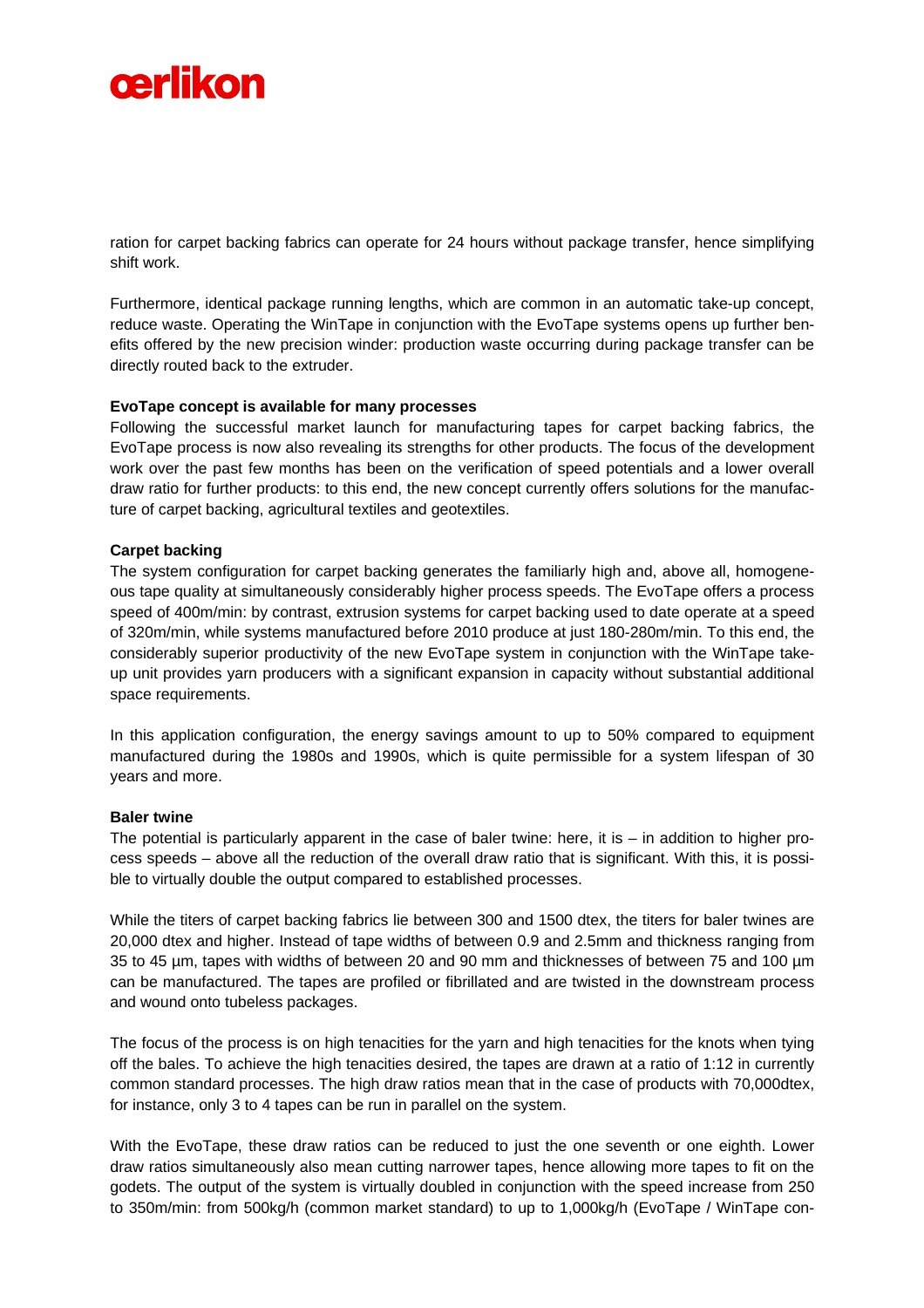

cept). To this end, the new systems concept saves space, handling and – above all – energy. Energy consumption of just 0.4kWh/kg is a further decisive argument for the EvoTape / WinTape solution.

#### **Geotextiles**

And the EvoTape process also showcases its advantages for geotextiles and agricultural textiles. Here, high tenacities are achieved with lower overall draw ratios as well. For some applications, the addition of LDPE as a 'drawing aid' can be dispensed with, additionally securing a reduction in raw material costs for this process.

#### **EvoTape & WinTape** – **the perfect duo**

In an age in which investment decisions are also influenced by sustainability considerations, the EvoTape / WinTape concept has set a new standard. Greater output with the reduced deployment of energy and personnel, less waste and a faster return-on-investment (ROI) make the new tape system from the Chemnitz-based Oerlikon Barmag extrusion technology experts a real alternative.

With the EvoTape / WinTape duo, the tape market now has a concept that is also a prudent replacement investment as a result of its immense efficiency. The concept only unveils its full potential as a duo of perfectly coordinated components: here, high extrusion process speeds can only be efficiently realized with an automatic winder. Conversely, although connecting an automatic winder to a standard extrusion system makes sense, it is unable to reveal its entire performance spectrum.

In terms of tape quality, the EvoTape & WinTape combination makes no compromises: the familiarly superlative product quality promises tape manufacturers a position within the high-end market.

#### **Caption:**

#### **Fig 1\_EvoTape\_customer\_open\_house\_BSZ**

With more than 1,000 installed extrusion systems across the globe, Oerlikon Barmag is the market leader in high-end tape systems.

#### **Fig 2\_WinTape\_customer\_open\_house\_BSZ**

Electronic crossing angles ensure perfect package build with optimum quality for the downstream processing.

#### **Fig 3\_InnovationTechnology\_EvoTape\_baler\_twine**

The focus of the baler twine process is on high tenacities for yarn and knots.

#### **Fig 4\_InnovationTechnology\_EvoTape\_carpet\_backing**

EvoTape for carpet backing offers a process speed of up to 400 m/min.